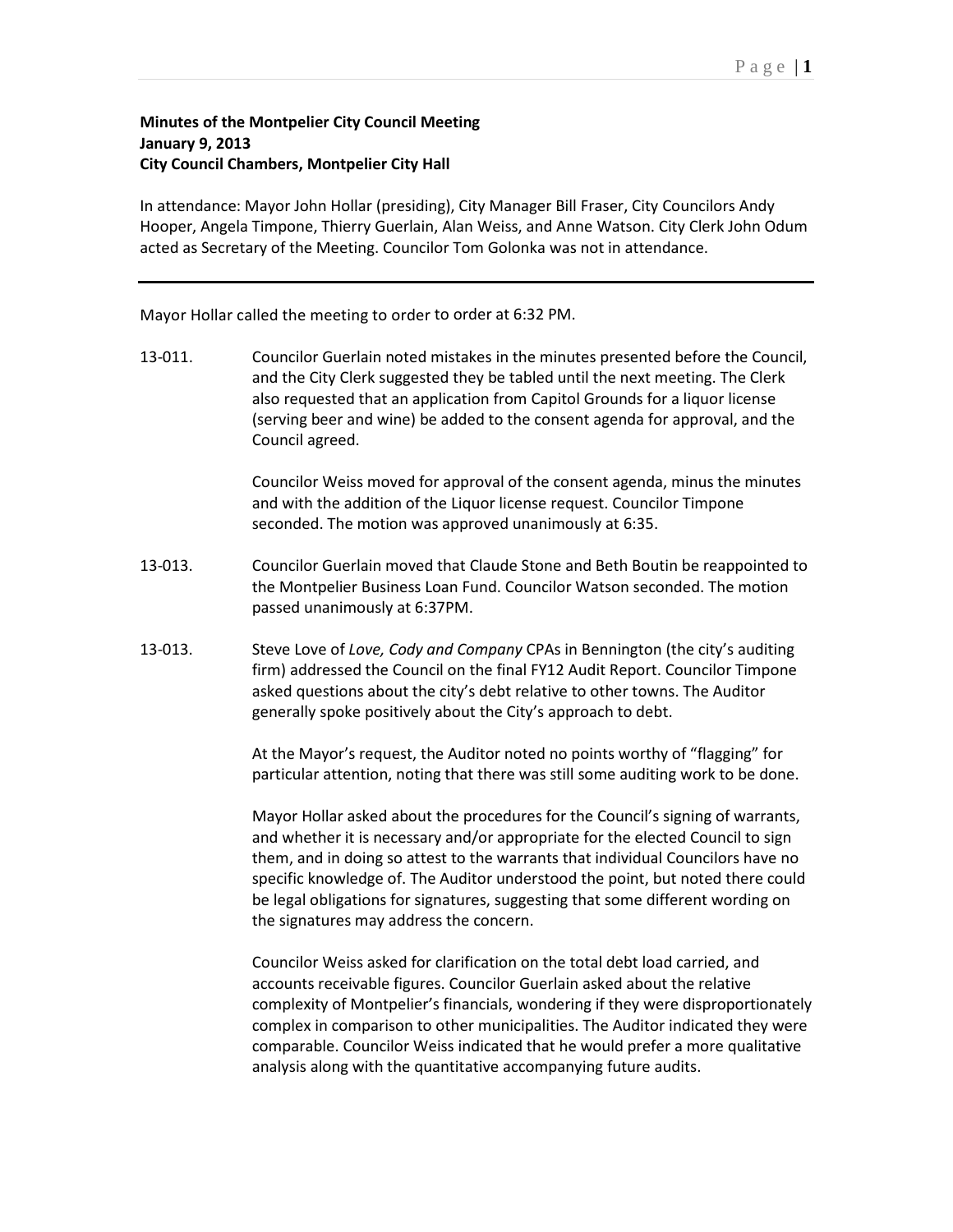Love commended Ruth Dockter and Sandra Gallup for their work. Finance Director Gallup rose to commend the entire finance team – particularly Charlotte Hoyt, Sharon Blatchford and Kris Morande – along with Ruth Dockter.

Councilor Weiss moved that the council receive the Audit report with commendation. Councilor Guerlain seconded. The motion was approved unanimously at 7:02PM.

13-014. The Mayor opened the first public hearing on the proposed FY14 municipal budget. The City Manager made note of the 793-0642 call-in number for members of the television viewing public for questions or input in on the proposed budget. Mayor Hollar introduced the proposed budget as a consensus document from a Council with diverse perspectives. He reviewed the recent increases in city budgets and tax burdens, contrasting the rise against a Vermont-wide decrease in average household incomes. He indicated that the budget represents an attempt to address these concerns, while addressing infrastructure needs.

> David Beede congratulated the Council and the manager for their work. He noted that extra items on the ballot will likely change the 2.2% increase to a 2.3% increase, and further disapprovingly of the ballot process, which he felt could create further financial challenges in the future.

The mayor clarified that the GMTA ballot item currently gathering signatures (the circulator route) would not further raise the budget, as it was already accounted for within the proposal (and that in fact, if the GMTA article were to fail, the 2.2% level of increase would be reduced). He clarified that the additional library funds expected to be included as a ballot article (and any other such ballot items) were not so accounted for and would raise the budgetary percentage increase.

Vicki Lane testified that she was tired of budget cuts always coming from public service and public works, and assailed the "huge salaries right here in [City Hall]." She indicated she felt less positive about the budget this year than in previous years.

Paige Guertin spoke disapprovingly about proposed personnel cuts in public works and planning & community development.

Phil Dodd generally supported the budget, while lamenting the fact that the rates were not cut. He hoped the overall approach could be maintained next year.

Elizabeth Dodge indicated that she rode the circulator bus, and that it was "chock full of people."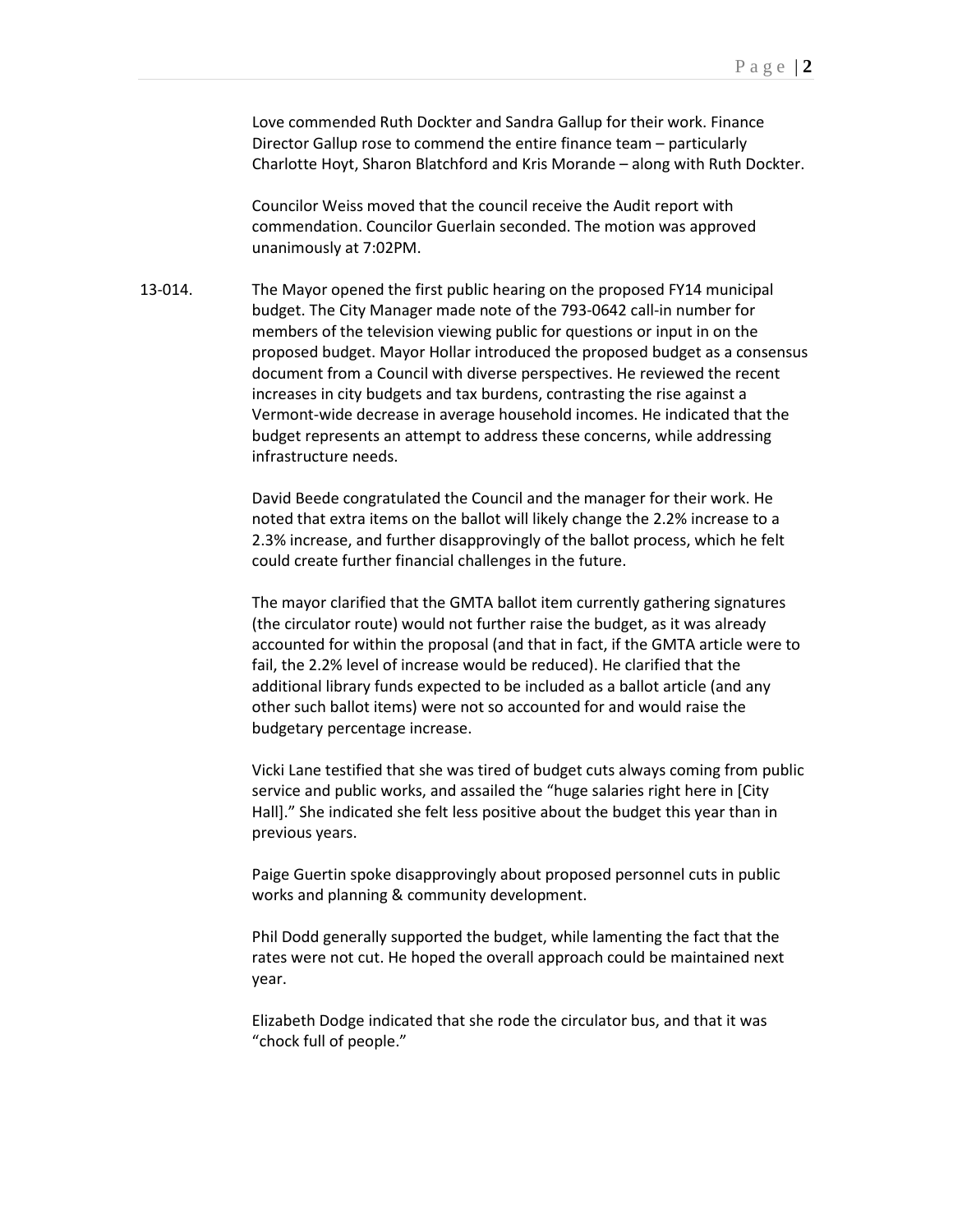Jane Kast appreciated the work done on the budget, but had questions about the appearance of \$2 million in unpaid loans to the city indicated on the auditors' report.

Bob Gross rose to thank the Council and Manager for their work, particularly for their work on reducing personnel.

13-019. Greg Guyette, Andrew Brewer, Sarah Jarvis (Montpelier Alive board members) and Executive Director Phayvanh Luekhamhan gave an overview of Montpelier Alive's mission and work, and briefed the Council on the proposed Design Review District, and its accompanying business property assessment (which would be collected as part of the property tax bill on downtown business property). The group elaborated on the financial status and sources of revenue for Montpelier Alive before explaining the particulars of the requested ballot item, and the related ordinance which would follow a successful ballot article vote.

> The Mayor indicated that Councilor Golonka had concerns and had asked that the vote be put off until the meeting on the  $24<sup>th</sup>$ . Jarvis asked that they do not delay the vote, as the timing would mean that Montpelier Alive would be constrained against placing it on the ballot in the case of a negative vote. The Mayor responded he would vote against such an approach, even though he supports the proposal. Councilor Weiss suggested the petition process be initiated immediately, to account for the possibility of a negative vote.

Councilor Timpone and Mayor Hollar asked about the levels of support for the idea in the business community, while Councilor Guerlain asked about how (and if) the state properties would be assessed the additional amount.

Councilor Weiss felt that it was inappropriate for the voters to be asked to rule on a tax assessment on a subset of property owners. He also felt it was inappropriate to assess a tax to be funneled directly to a private organization like Montpelier Alive, and further questioned whether Montpelier Alive was exceeding its role and authority.

Councilor Timpone asked for details about comparable districts in other Vermont cities, and whether they are funded and administered similarly. Luekhamhan and Jarvis indicated that the relationships and arrangements vary, but that the downtown organizations are generally separate from the municipal structure. Timpone spoke positively about the downtown improvements in Rutland City, which she felt was a comparable model.

Councilor Guerlain spoke broadly positively of the basic proposal, but wanted more information. He inquired about how the collected assessment funds would be spent (in regards to programs versus staff time), and expressed concern as to the potential financial impact on low-income residential tenants.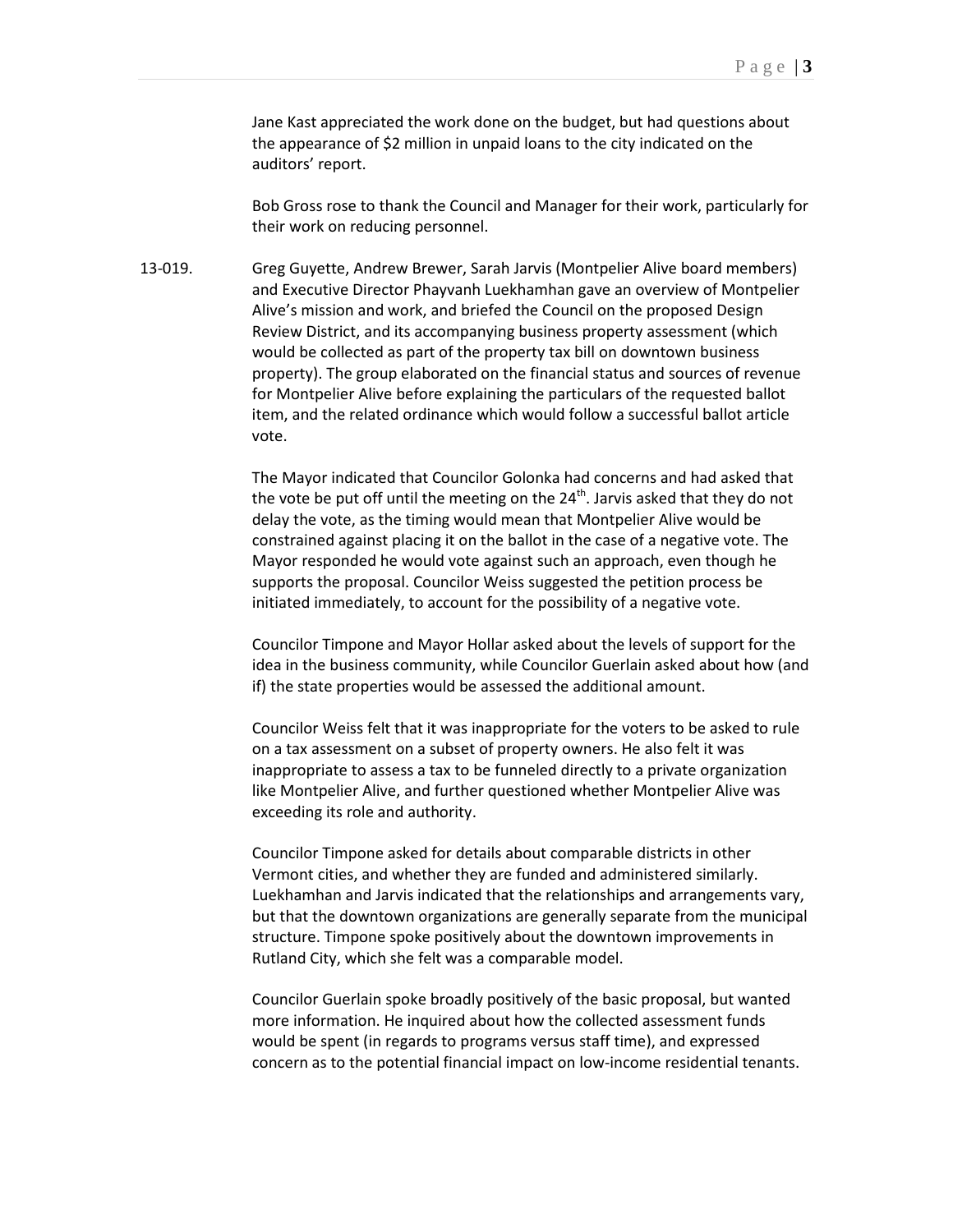Councilor Hooper asked how the assessment would be renewed. He further asked for elaboration on the Councilor Weiss's concern as to the appropriateness of asking the voters-at-large to weigh in on such a targeted tax regime. Councilor Watson asked for details on how the overall process would be implemented and accounted for.

Councilor Guerlain wanted to confirm that the ballot could be written such that the program could sunset in three years.

Phil Dodd noted that a Vermont Supreme Court decision required the full town vote on the district and the associated assessment, in the case of Rutland. He also suggested that, if the city were concerned about ceding spending control to a private entity, there may be ways to address it.

Vicki Lane (via the phone) expressed concern that any expenditures rising from the new assessment could become a spending expectation that could be inherited by the city in future budgets. Jarvis responded that this sort of budgetary creep would be limited.

Fred Bashara indicated he was a supporter of Montpelier Alive, but asked that the item not be given special consideration for placement on the ballot by the Council. He also spoke out against assessing any new property tax.

Katie Fahnestock expressed her concern for those living in the residential units. She then asked why the supportive businesses don't simply give more money to Montpelier Alive if so many are supportive of the assessment. The Montpelier Alive representatives indicated openness to parsing the language to prevent the cost being passed to residential renters, but were dubious (along with Councilor Hooper) about how it could be enforced.

Jed Guertin reiterated the concern about low-income renters, and further advised the Council be wary of putting its imprimatur on a proposal that contained ambiguities.

Jane Kurt testified that she thought the idea was excellent.

Councilor Timpone asked whether removing mixed use properties from the assessment would affect the amount dramatically. The sense was that it could have an impact of a couple thousand dollars, which would still leave the overall project viable.

Councilor Guerlain wondered further about the philosophical ramifications of outsourcing economic development to a private entity in this way.

Councilor Weiss referenced Title 12 of the City Charter, questioning whether the proposal would be consistent with its conditions on publicly voted ballot articles. Jarvis noted that specific authority for the district designation comes from the state. Councilor Hooper noted that Rutland's comparable program had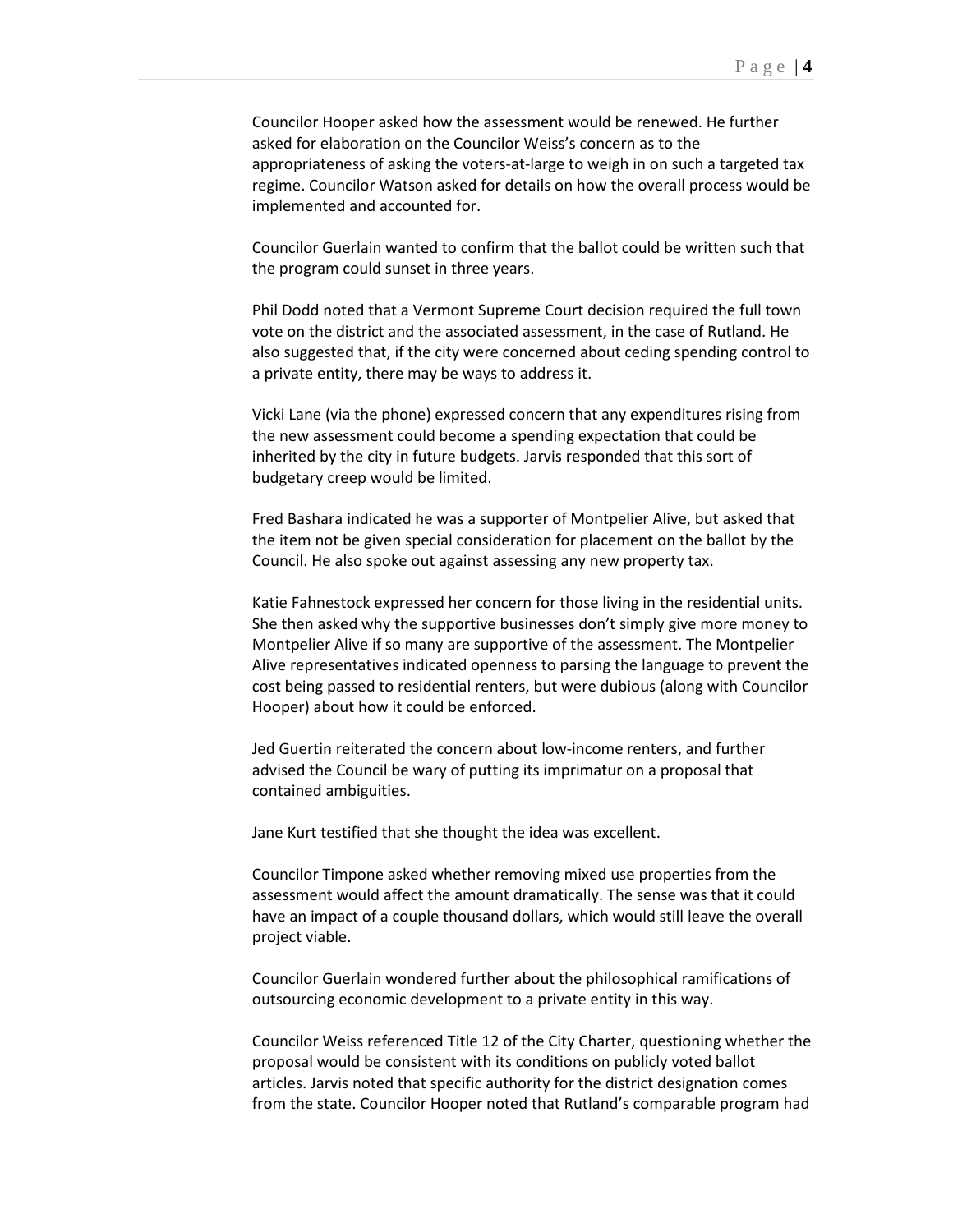entailed a charter change. Jarvis noted that the project did not necessarily require ballot approval.

Terry Youk asked if a square footage revenue model had been examined.

Jesse Jacobs said he felt it was irresponsible and unacceptable for the Council to take any action during the meeting. He said that Montpelier was "notorious" for approving everything on the ballot and that too many questions were unanswered, particularly on accountability and oversight. Mr. Brewer advised against over-defining public relations project metrics, given that they need to remain fluid and adaptable.

Jacobs further noted that most of the stakeholders listed were businesses, not property owners. Brewer invited Jacobs onto the committee that would oversee the project.

Jacobs closed by suggesting it might be a good idea to wait another year.

At 8:38 PM, at Councilor Watson's request, the council took a 5 minute break. At 8:46, the council reconvened.

Ms. Jarvis explained to the Council that Montpelier Alive had reached its maximum capacity under the current model, and that this proposal would enable them to accomplish more for the downtown.

Councilor Timpone asked that the proposal be tabled until the next meeting. Mayor Hollar agreed, noting at Jarvis's question that it wouldn't be necessary to return with dramatically increased details on the potential implementation, but that a couple more weeks of communication between Montpelier Alive and potential stakeholders would be positive. Hollar read from a supportive email sent by Kevin Ellis of KSE Partners.

- 13-015/13-016 Councilor Timpone moved to approve the necessity resolutions relating to the proposed bonds. Councilor Hooper seconded. Councilor Weiss noted that the language of the resolutions was not included in the packets. The Council agreed to table the motion until the next meeting.
- 13-017. The first public hearing on the warning for the March 5 Annual City Meeting was opened. There were no public comments. The hearing was concluded at 8:54 PM.
- 13-018. Councilor Hooper moved that the Council set the date for the Annual City Meeting on Tuesday, March 5th, 2013, from 7:00 A.M. to 7:00 P.M. in the City Hall Auditorium. Councilor Timpone seconded the motion, which passed unanimously at 8:56 PM.
- 13-020. Councilor Guerlain took a moment to ask that accompanying documents to agenda items (such as those relating to the consideration of a VTrans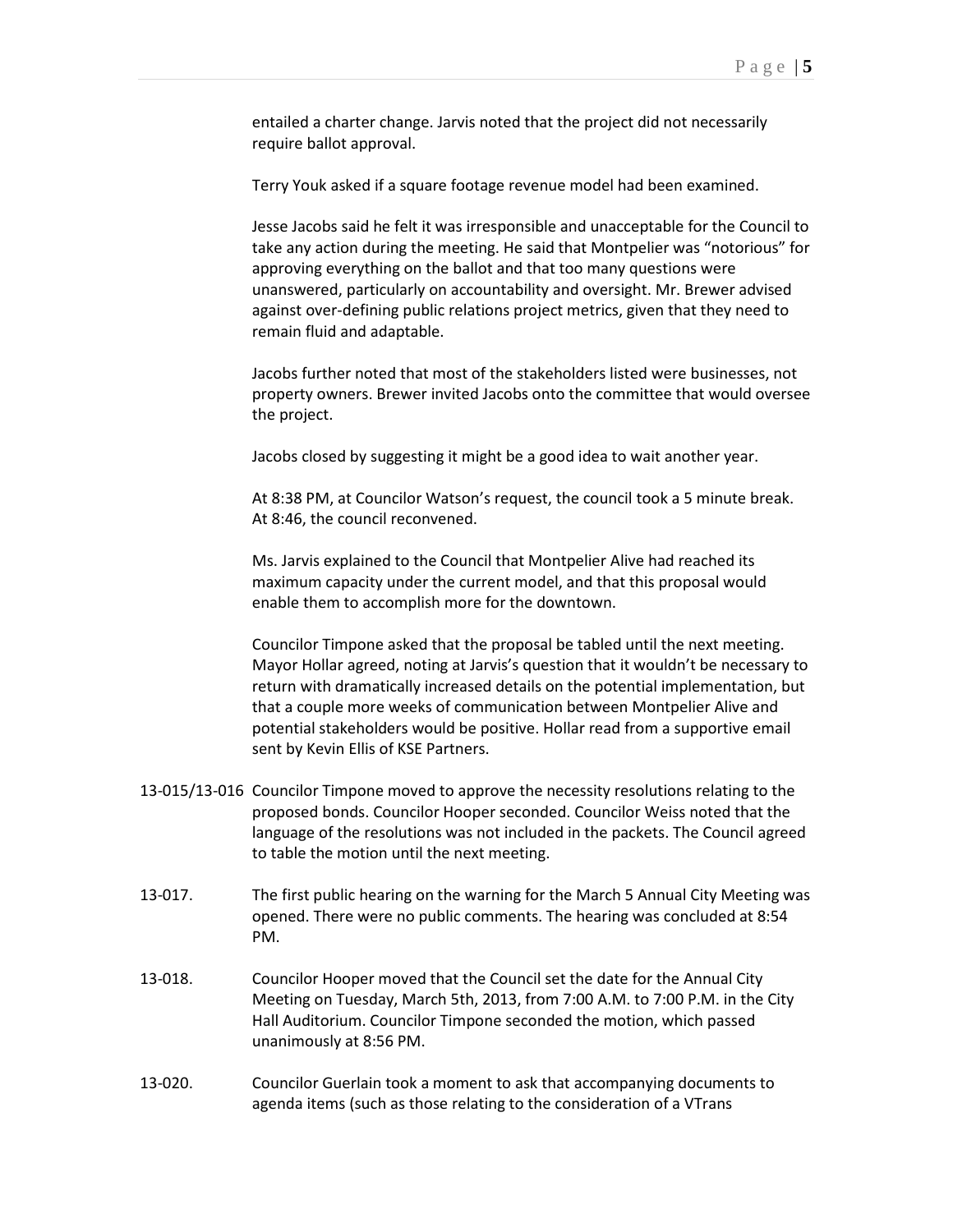Transportation Alternatives Grant) be more clearly labeled as to source and date in the future.

Planning and Community Development Director Gwen Hallsmith reviewed the genesis and content of the grant.

Councilor Weiss moved that the council authorize Director Hallsmith to move forward with the grant process. Councilor Timpone seconded. Councilor Watson asked for clarification on the process moving forward. The motion then passed unanimously at 9:01 PM.

13-021. Director Hallsmith explained that the National Endowment for the Arts "Our Town" Grant was a grant the city previously applied for and did not receive, and went on to explain the purpose of the grant and its applicability to Montpelier and the potential to promote the city as a "creative economy" center in various ways. Bill Kaplan of the VT College of Fine Arts and Terry Youk of the Savoy theater spoke of the process of writing the grant and spoke positively of the process it would support.

> Councilor Weiss asked for clarification on the matching funds portion of the grant, and the budgeted amount that would go to staffing. He further asked for (and received) clarification as to what degree of outreach to schools had been undertaken up to this point. Finally, Councilor Weiss asked for more information on the makeup and procedures of the steering committee.

Councilor Weiss moved that Council authorize the city to move forward on the grant. Councilor Hooper seconded.

Councilor Guerlain asked for further clarification about the matching funds, and what the total program budget would be. He asked for clarity about the costs to the city, and whether this would create a long-term burden on the city.

The motion passed unanimously at 9:13 PM.

- 13-021A. Councilor Weiss asked that the Bicycle Advisory Committee track annual expenditures for upkeep of the bike path. Councilor Weiss moved approval of the charge to the committee as follows:
	- 1. To gather information and opinions about bicycle-related issues from people who live, work or bike in the city, and from model programs in other cities.
	- 2. To recommend policies and actions by the city that will promote bicycling for all purposes and that will provide safe and convenient access to all parts of the city via bicycle.
	- 3. To advise the city in its pursuit of Bycicle Friendly Community designation.

The motion was seconded by Councilor Watson and passed unanimously at 9:15 PM.